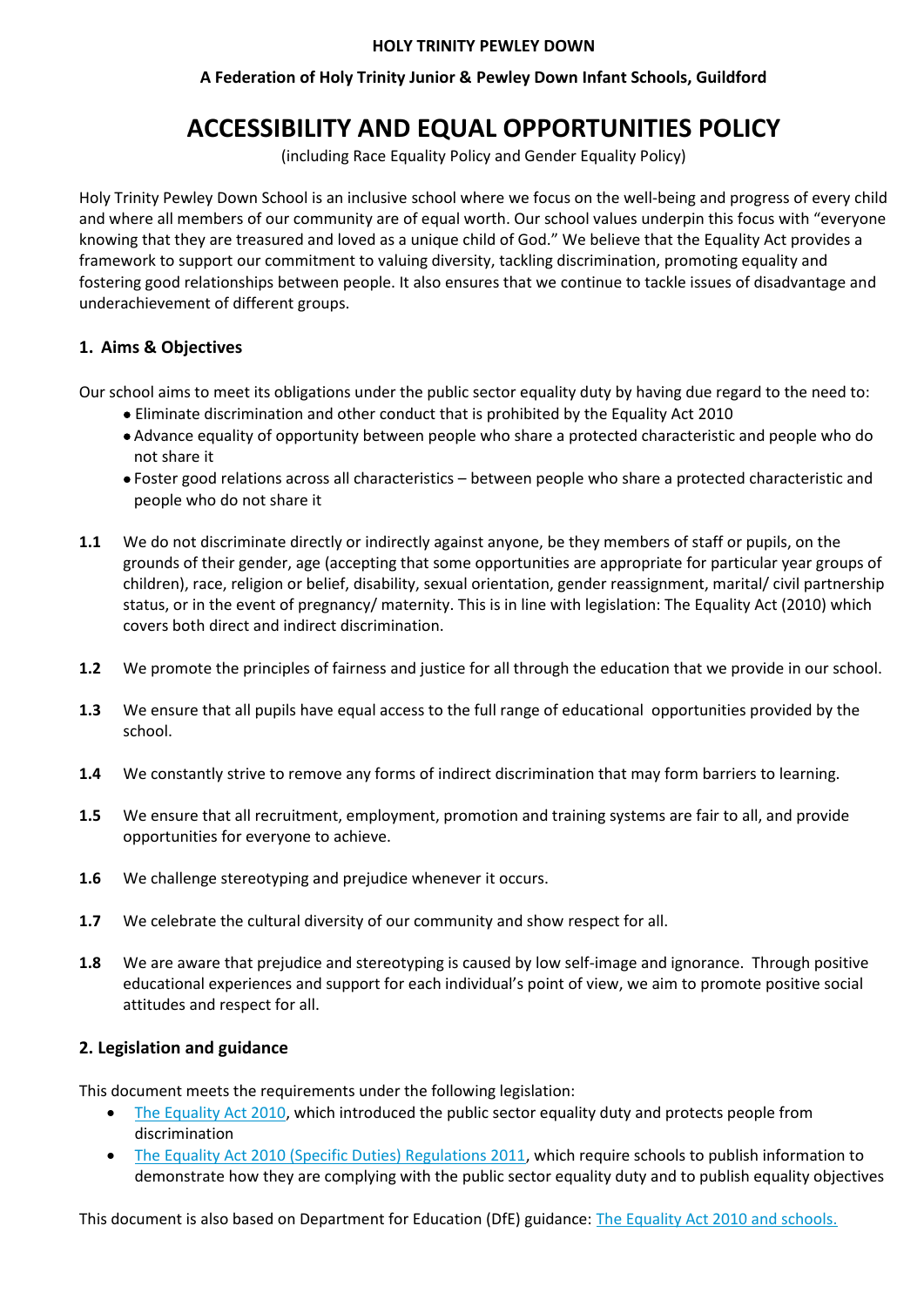# **3. Roles and responsibilities**

The governing body will:

- Ensure that the equality information and objectives as set out in this statement are published and communicated throughout the school, including to staff, pupils and parents, and that they are reviewed and updated at least once every four years
- Delegate responsibility for monitoring the achievement of the objectives on a daily basis to the headteacher
- Seek to ensure that people are not discriminated against when applying for jobs at our school. The governors take all reasonable steps to ensure that the school environment gives access to people with disabilities.
- The governors welcome all applications to join the school, without prejudice.
- The governing body ensure that no child is discriminated against whilst in our school on account of their protected characteristics.

The equality link governor is Mark Sharman. He will:

- Meet with the headteacher every term and other relevant staff members, to discuss any issues and how these are being addressed
- Be familiar with all relevant legislation and the contents of this document
- Attend appropriate equality and diversity training
- Report back to the full governing board regarding any issues

The headteacher will:

- Promote knowledge and understanding of the equality objectives amongst staff and pupils
- Monitor success in achieving the objectives and report back to governors
- Implement the school's equal opportunities policies, being supported by the governing body in so doing.
- Ensure that all staff are aware of the school policy on equal opportunities, and that teachers apply these guidelines fairly in all situations
- Ensure that all staff recruitment panels give due regard to this policy, so that no-one is discriminated against when it comes to employment, promotion or training opportunities
- Promote the principle of equal opportunity when developing the curriculum, and promote respect for other people in all aspects of school life, for example, in assembly, where respect for other people is a regular theme, and in displays shown around the school.
- Treat all incidents of unfair treatment and any prejudice-related incidents with due seriousness.

All staff will:

- Ensure that all pupils are treated fairly, equally and with respect. We do not discriminate against any child.
- Pay due regard to the sensitivities of all members of the class and will not provide material that is prejudicial in nature. Teachers strive to provide material that gives positive images of ethnic minorities, the disabled, men and women, people of different faiths and that challenges sterotypical images of minority groups.
- When designing schemes of work, use this policy to guide us, both in our choice of topics to study, and in how to approach sensitive issues. So, for example, history and geography topics in our school include examples which attempt to counter stereotypical images and show diversity.
- Promote tolerance, friendship and understanding of diversity through different aspects of our curriculum. This includes teaching in RE, citizenship and personal, social, health and economic (PSHE) education, but also activities in other curriculum areas.
- Hold assemblies dealing with relevant issues.
- Work with our local community. This includes inviting members of local faith groups to visit, and organising school trips and activities based around the local community.
- Challenge any incidents of prejudice and draw them to the attention of the headteacher.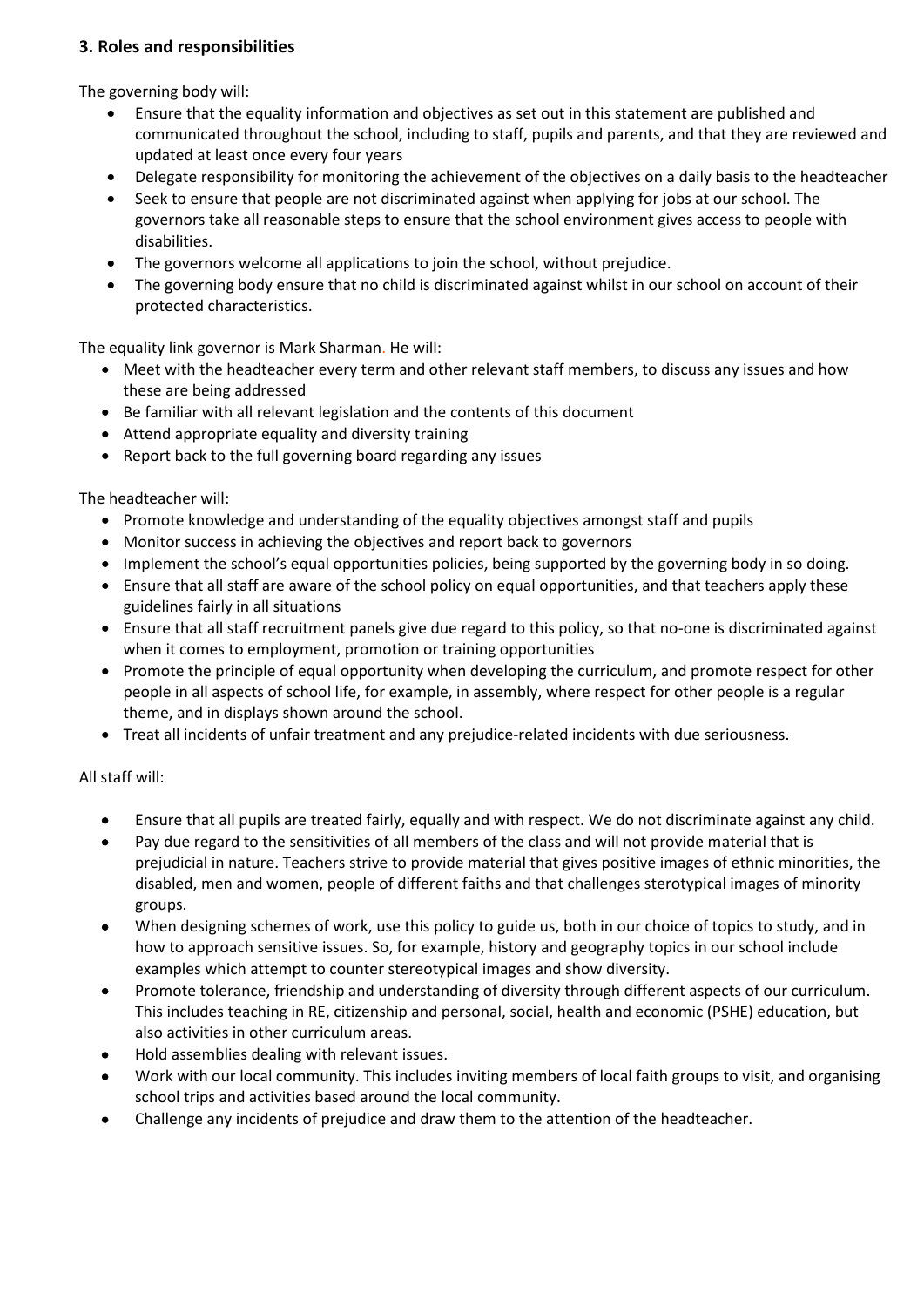# **4. Equality objectives 2019-2021**

We are determined to ensure that this policy impacts our school life and have the following objectives in improving our opportunities for all:

- Ensure children gain greater awareness of racial diversity through the curriculum and wider life of the school.
- Continue to monitor differences between gender in attainment and progress and ensure class teachers are aware of any barriers to learning for those children as a consequence of their protected characteristics.
- Embed school procedures to allow any SEND children or those children with medical needs to have access to as many wider opportunities as reasonably possible (eg residential visits, sporting fixtures).
- Continue to operate safer recruitment procedures to ensure that no one is discriminated against when applying to join the school staff

## **5. Monitoring and review**

It is the responsbility of our Governing Body to monitor the effectiveness of this Accessibility and Equal Opportunities policy. The governing body does this by:

- monitoring the progress of pupils of inclusion groups and comparing it to the progress made by other pupils in the school;
- monitoring the staff appointment process, so that no-one applying for a post at this school is discriminated against;
- requiring the headteacher to report to governors on an annual basis on the effectiveness of this policy;
- taking into serious consideration any complaints regarding equal opportunity issues from parents, staff or pupils;
- monitoring the prejudice-related incident log to ensure that pupils are not unfairly treated.

#### **Review**

The Governing Body of HTPD first adopted this policy in 2010. It will be reviewed biennially by the Governing Body and will be revised as often as may be required

| Date reviewed:        | November 2019 |
|-----------------------|---------------|
| Date for next review: | November 2021 |

**Signed: Mark Sharman Governor of Holy Trinity Junior Pewley Down Infant School ECM Committee Chair**